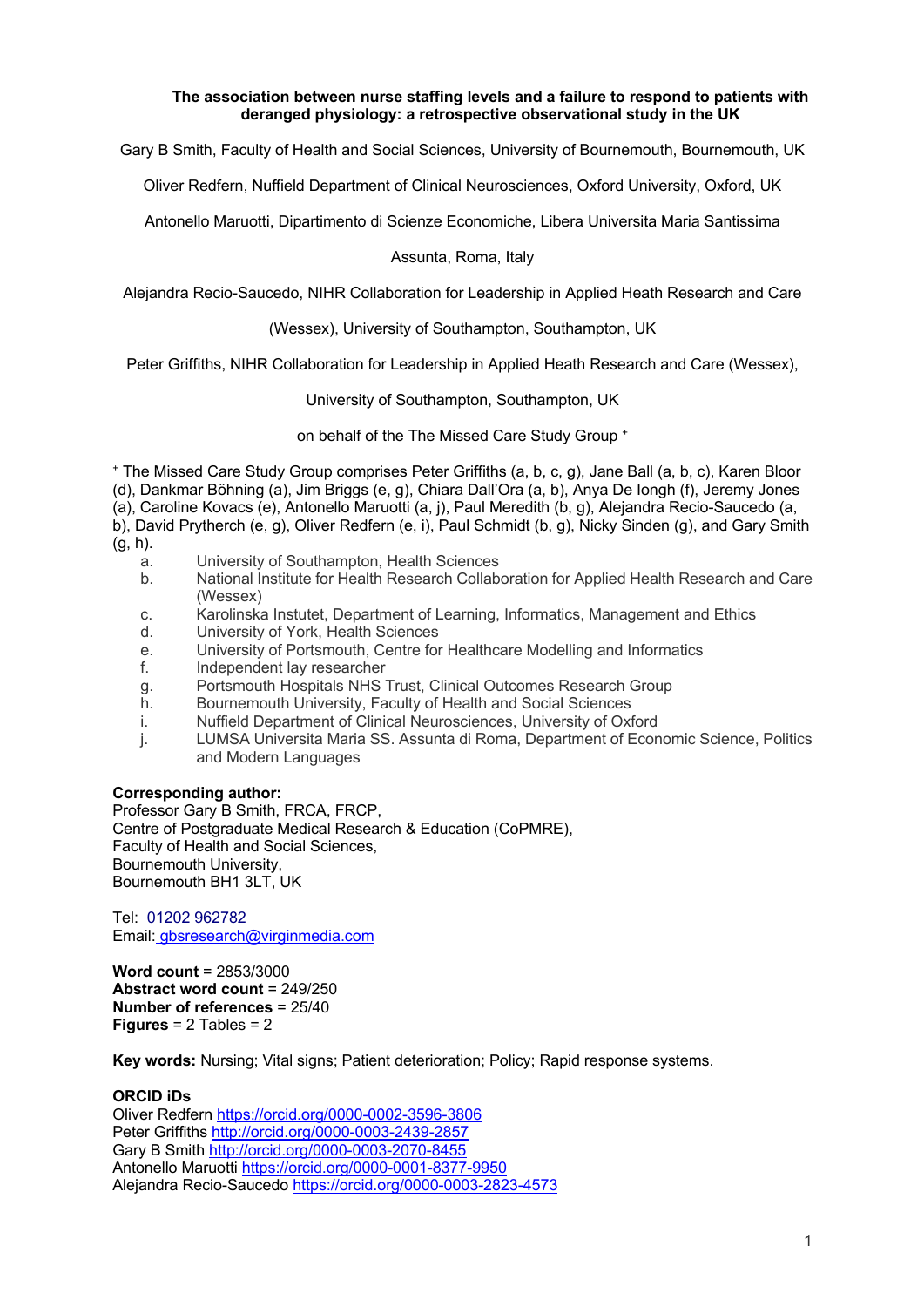## **ABSTRACT**

#### **Background:**

Responding to abnormalities in patients' vital signs is a fundamental aspect of nursing. However, failure to respond to patient deterioration is common and often leads to adverse patient outcomes. This study aimed to determine the association between Registered Nurse (RN) and Nursing Assistant (NA) staffing levels and the failure to respond promptly to patients' abnormal physiology.

## **Methods:**

This retrospective, observational study used routinely collected patients' vital signs and administrative data, including nursing staffing, from 32 general wards of an acute hospital in England between April 2012 and March 2015. Mixed-effects binomial regression was used to model the relationship between nurse staffing, measured as 'Hours per Patient Day' (HPPD), and a composite primary outcome representing failure to respond for patients with National Early Warning Score (NEWS) values > 6 and  $\geq 7$ .

#### **Results:**

There were 189,123 NEWS values  $\geq 6$  and 114,504 NEWS values  $\geq 7$ , affecting 28,098 patients. For patients with NEWS values  $\geq$  7, failure to respond was significantly associated with levels of RN HPPD ((IRR 0.98, 95% CI 0.96-0.99, p = 0.0001) but not NA HPPD (((IRR 0.99, 95%CI 0.96-1.01, p = 0.238). For patients with NEWS values > 6, no such relationship existed.

## **Conclusions:**

RN, but not NA, staffing levels influence the rates of failure to respond for patients with the most abnormal vital signs (NEWS values > 7). These findings offer a possible explanation for the increasingly reported association between low RN staffing and an increased risk of patient death during a hospital admission.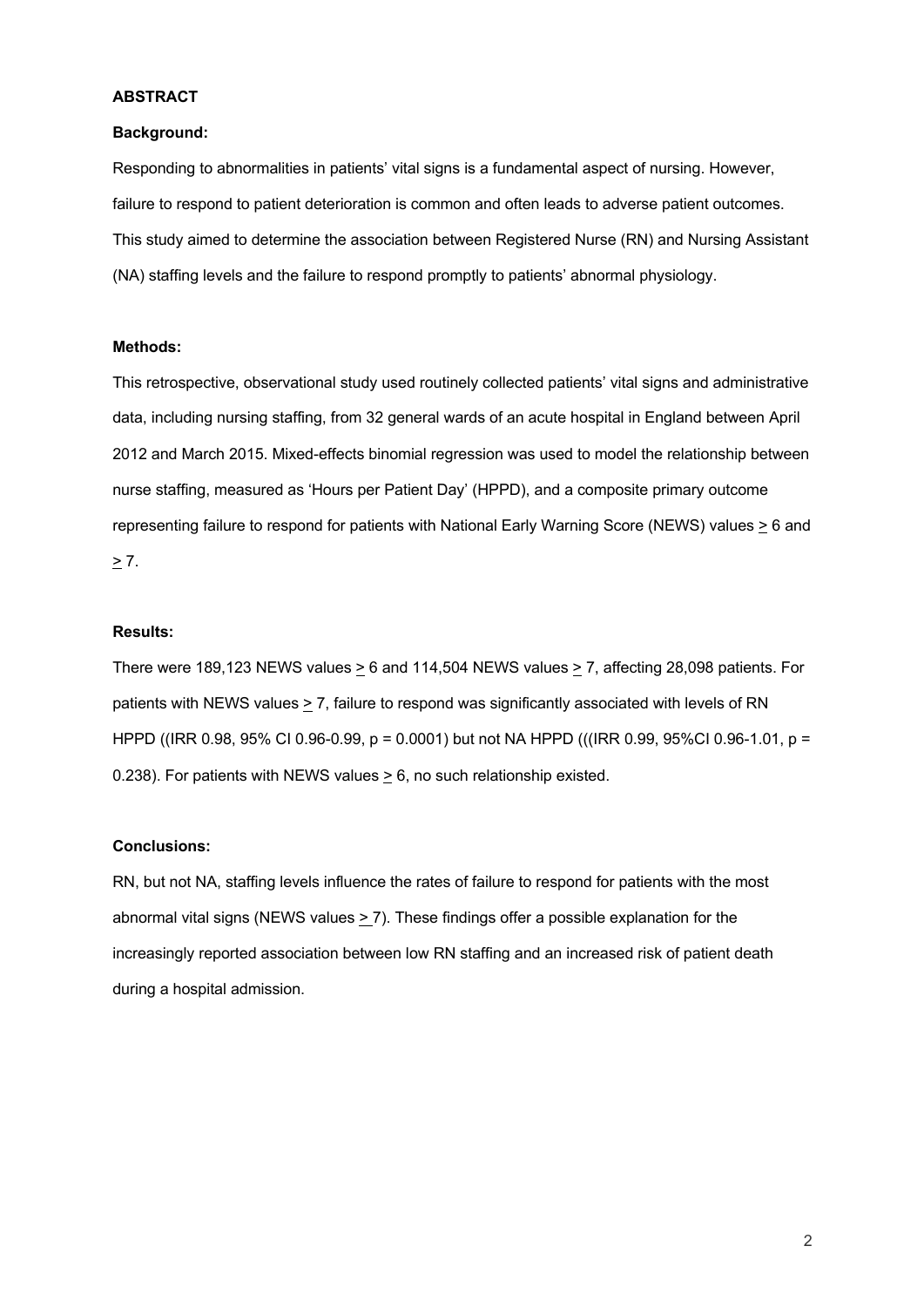## **INTRODUCTION**

Responding to abnormalities in patients' vital signs using ward-based therapies or by escalating to other members of the healthcare team (e.g., outreach team, ward doctor, nurse practitioner) is a fundamental aspect of nursing and an important contributor to patient safety. Guidance from national bodies in the United Kingdom recommends a graded response strategy, requiring only an increase in the frequency of surveillance in many cases, with escalation of care when severe physiological abnormalities occur.<sup>1,2</sup> However, failure to respond to patient deterioration, even when clear protocols exist, is common and may lead to adverse patient outcomes.<sup>3-5</sup> Several explanations for these failures have been proposed including the impact of staff inexperience, hierarchies in medicine and nursing, communication barriers, poor non-technical skills and staff concerns about negative reactions from colleagues when requesting help.<sup>4-7</sup>

Research suggests that the quality of patient care on hospital wards deteriorates when there is understaffing,<sup>8</sup> yet the causal relationship between low staffing and poor patient outcomes is currently unproven.<sup>9</sup> Nursing work that is delayed or left incomplete (often termed 'missed care'<sup>10</sup> because nurses do not have the capacity to deliver all of the required care) provides a plausible explanation for poorer patient outcomes.<sup>8,11</sup> Specifically, nurses report that an overwhelming workload, constant interruptions, time pressures and competing clinical activities are barriers to the detection of and response to patient deterioration. 12-14

The relationship between general ward nurse staffing levels and a failure to escalate care when patient's physiology is markedly abnormal has not yet been investigated. Therefore, we undertook a retrospective observational study using routinely collected records of vital signs and other clinical and administrative data, including nursing staff rostering, to investigate whether and how variation in nurse staffing levels are associated with omissions or delays in responding to patient deterioration.

#### **METHODS**

This study formed part of a larger retrospective, longitudinal, observational study of 32 medical and surgical wards in a single large (~800 beds) acute National Health Service (NHS) hospital in the South of England (NIHR HS&DR 13/114/17), for the period 1 April 2012 to 31 March 2015. (NIHR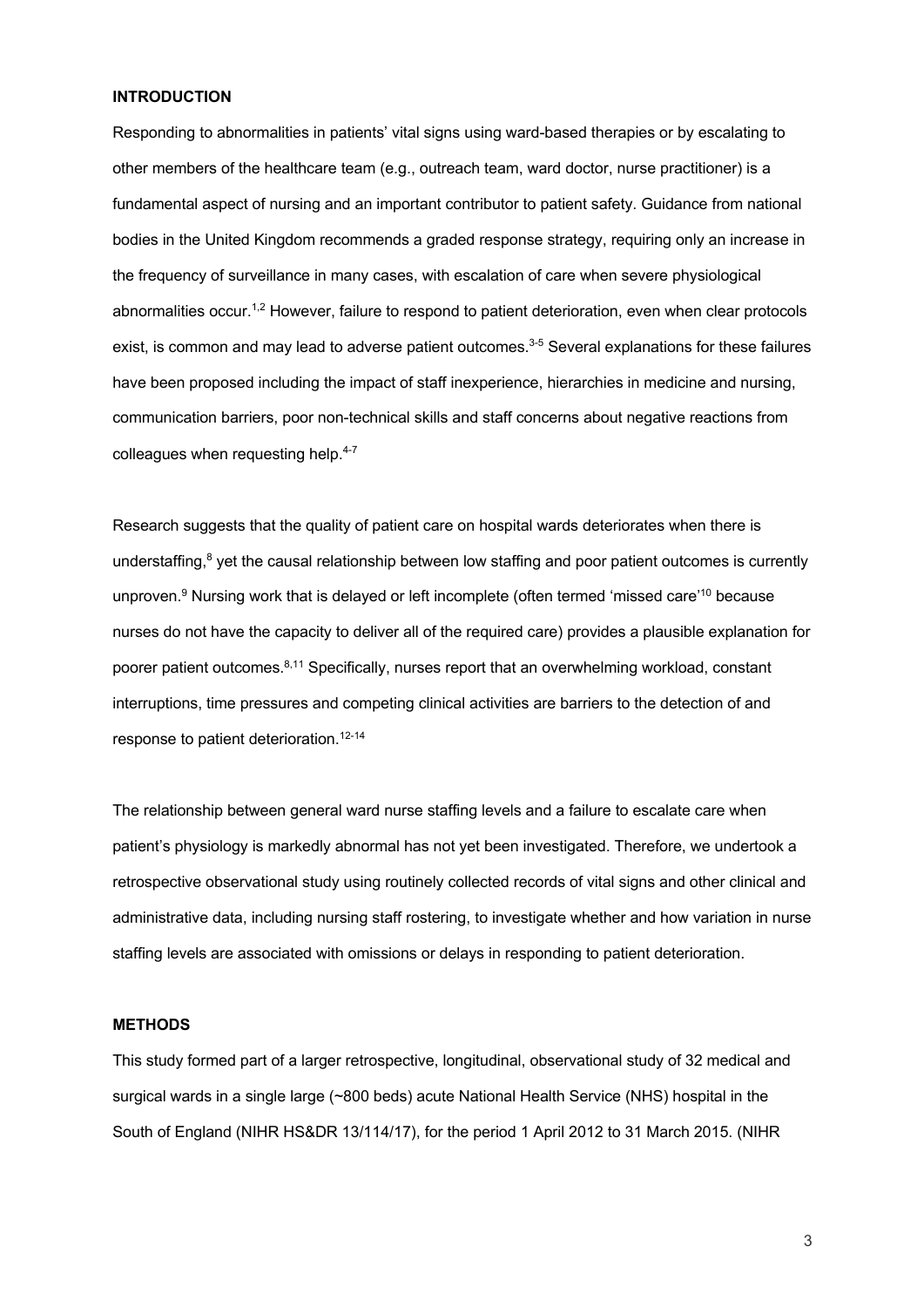HS&DR 13/114/17).<sup>15</sup> The study was approved by the National Research Ethics Service, East Midlands – Northampton Committee Ref: 15/EM/0099. Patient consent was not required.

Information relating to patients (e.g. demographics, admission and discharge data, ward transfers, patient outcomes) were obtained from the Patient Administration System (PAS), allowing the calculation of bed occupancy and the number of admissions per ward. Data relating to vital signs measurements (measured values, National Early Warning Score (NEWS)<sup>2</sup> values, time of observation, and time to next observation) were retrieved from the VitalPAC system<sup>16</sup> in use in the hospital. NEWS (Figure 1) provides a composite measure of patients' physiological abnormalities by allocating 0–3 points to measurements of each of six vital signs – heart rate, respiratory rate, systolic BP, temperature, conscious level evaluated using the AVPU scale and SpO2 based on their derangement from "normal". <sup>2</sup> Two points are added when supplemental oxygen is in use when the vital signs are measured.<sup>2</sup>

Nurse staffing levels were derived from two electronic data sources. For standard contractual shifts, the following data were extracted from the hospital's electronic rostering system: date; location; number of hours and grade of each nurse for every shift. For bank (extra contractual work by staff employed by the hospital) and agency (staff employed through an external agency) shifts, similar data were a second separate source database. Data on shifts undertaken by student nurses were not available, but these staff were considered supernumerary for the purposes for staff allocation.

All readily identifiable information for patients and staff was removed at source. Internal identifiers were anonymised prior to transfer to the research database. Consequently, it was not possible for the research team to identify participants in the study.

For each day of the study, nursing shifts were linked to vital signs observations and admission data using ward location identifiers and time stamps. For each ward, daily patient occupancy and staffing levels were calculated. A theoretical maximum of 35,040 ward days (365 days x 3 years x 32 wards) was available during the study period. Data from ward days where the patient census fell below 25% of the ward median (usually where one or more of the wards was closed or where patient records and staffing could not be matched) were excluded from further analyses. It was not possible to link the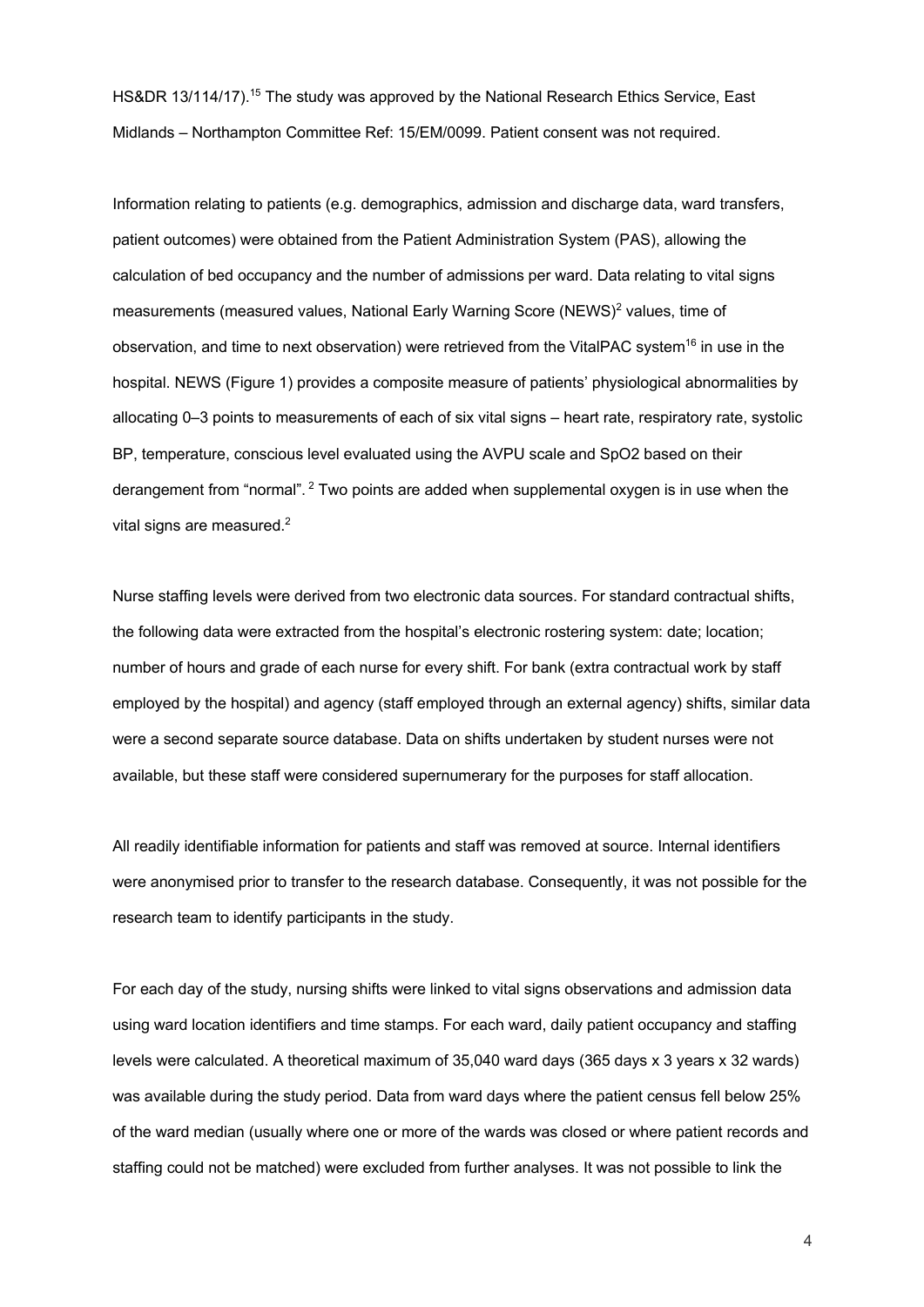staffing roster to the specific staff member measuring and recording the vital signs as no standard identifier was available. Therefore, attempts were made to identify the grade of staff taking the observations using a descriptive field in the VitalPAC system.

The primary outcome of the study was a 'failure to respond' - a composite outcome based on patients remaining on a general ward with high NEWS values  $(≥ 6)$  over an extended period without being admitted to ICU or placed on an end-of-life (EoL) care pathway. Patients with a NEWS value  $\geq$  6 are henceforth termed 'high-acuity'. Each time a patient had a set of vital signs measured, the VitalPAC system calculated a single integer, the NEWS*<sup>2</sup>* value, which was used to determine when the patient should next be observed (higher score ranges generally prompt more frequent vital signs measurement) and whether additional clinical actions are required.

We calculated two 'failure to respond' measures. According to the study hospital's escalation protocol (Table 1), a patient with a NEWS value > 7 should be observed at least hourly and be seen by a doctor within at least 30 minutes. Based on this, and as doctors' visits were not recorded within the available electronic records (i.e., VitalPAC), we considered that there had been a 'failure to respond' if a patient with a NEWS value  $\geq 7$  had not met one of the following conditions within an *a priori* period of 4 hours:

- a documented NEWS value < 7 (indicating physiological improvement)
- admission to the intensive care unit (ICU)
- evidence that the patient had been placed on the EoL care pathway (based on an EoL 'flag' having been placed within the VitalPAC system)

Similarly, the hospital's protocol directs that a patient with a NEWS value  $\geq 6$  should be observed at least 4 hourly and be seen by a doctor within 2 hours. Based on this, we considered that there had been a 'failure to respond' if a patient with a NEWS value  $\geq 6$  had not met one of the following conditions within an *a priori* period of 16 hours:

- a documented NEWS value < 6
- admission to the ICU
- evidence that the patient had been placed on the EoL care pathway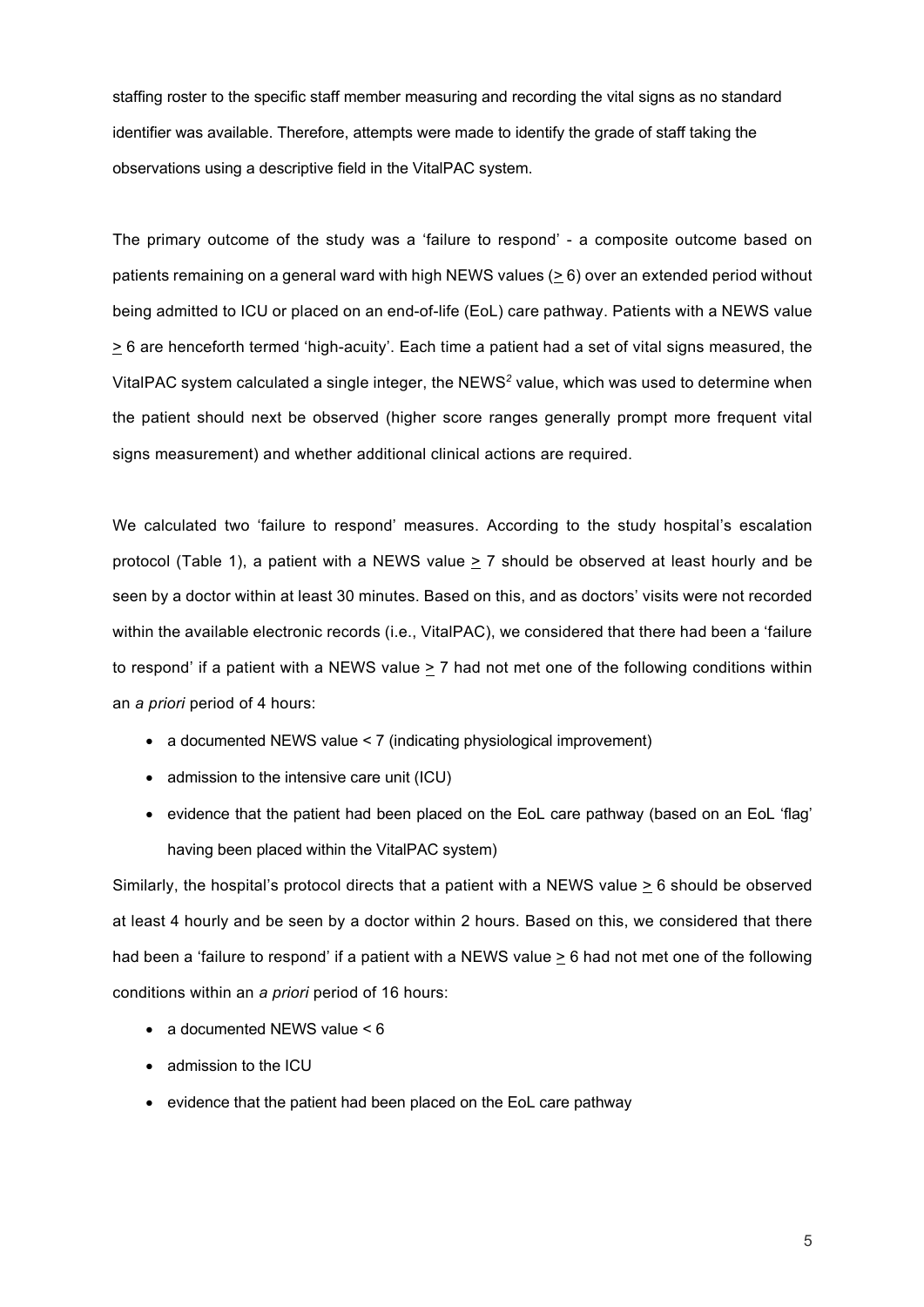For each study day on each ward, the average staffing levels in Hours per Patient Day (HPPD) for both Registered Nurses (RN) and Health Care Assistants (HCA) were calculated. RNs are qualified nurses on the Nursing and Midwifery Council Register with university diploma or degree level qualification or equivalent. NAs are nursing assistant personnel with no formal training requirements or registration, typically employed in roles described as health care assistants in NHS pay bands 2-3. HPPD was calculated by dividing the total number of nursing hours worked by the daily bed occupancy for the ward. Daily bed occupancy was calculated from the PAS database where a value of one indicates a single bed being occupied continuously for one day. A HPPD of 24 indicates oneto-one nursing.

We used mixed-effects binomial regression to examine the relationship between nurse staffing and a 'failure to respond' to high-acuity patients. All models were controlled using random effects for ward, proportion of patients on the ward who were 'unwell' (NEWS of ≥ 3) and admissions per RN. All summary measures are reported using median and interquartile range, unless otherwise stated. The co-variate 'admissions per HCA' was dropped from our modelling when preliminary testing as part of the larger study<sup>15</sup> confirmed that it was not a significant predictor in missed care models, just as it was not in survival models.

Analyses were undertaken using the R statistical environment v3.5<sup>17</sup> and mixed-effects models were fit using the gamlss package.<sup>18</sup> The extent to which the labour inputs from one group might substitute for the other was considered by modelling the effect of each staff group separately. Our interest in a possible interaction between the two main staffing variables (RN and HCA HHPD) in which NAs might act as labour complements to enhance the effectiveness of RNs was tested by adding a linear interaction term between RN and NA staffing levels to the model. The extent to which these terms improved model fit was investigated by examined examining the Akaike information criterion (AIC) and Bayesian information criterion (BIC).

## **RESULTS**

During the study period, 138,133 patients (emergency, 108,865 (78.8%); elective, 29 268 (21.2%)) were admitted to the hospital and spent one or more days on one of the 32 study wards. Patients had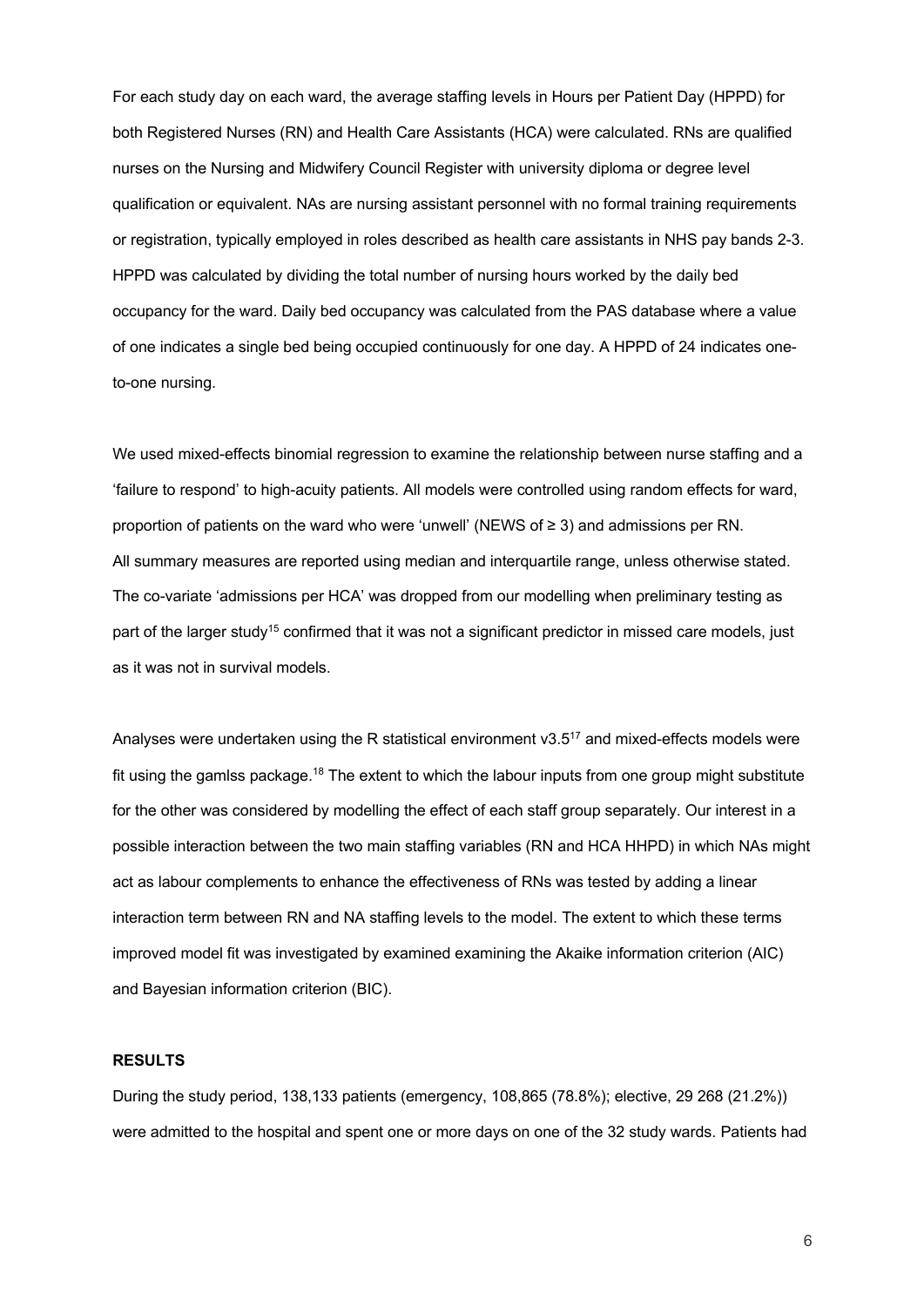a median age of 66.6 years, median Charlson Comorbidity Index of 3, median length of hospital stay of 2.7 days and a 4.1% mortality rate. A total of 64,596 patients (47%) were male.

From the 138,133 patients admitted, a total of 2,864,975 complete sets of vital signs were available for analysis. Vital sign sets in high-acuity patients accounted for 6% (184,628) of the total. There were 189,123 NEWS values  $\geq 6$  and 114,504 NEWS values  $\geq 7$ , affecting a total of 28,098 patients. For NEWS values  $\geq 6$  (response expected within 16 hours), the average response rate was 84%, but for values  $\geq$  7 (response expected within 4 hours), it was lower (50%). The death rate amongst affected patients was 18% for those with NEWS values  $\geq 6$  and 23% for those with values  $\geq 7$ .

We identified a total of 538,238 shifts worked over the study period by either RNs or NAs. From the theoretical maximum of 35,040 ward days available during the study period, there were 1,822 (5.2%) ward days where one or more of the study wards was closed and 2,236 (6.4%) wards where patient records and staffing could not be matched properly. Mean staffing levels for RNs were 4.75 HPPD, with high variation both within and between wards (Figure 2). On average, the within-ward SD of staffing levels was 18% of the mean.

Attempts to identify the staff groups measuring the vital sign sets were hampered by the lack of standard coding and a large proportion of observations attributed to 'unknown' staff. Consequently, we judged these data as unreliable and did not consider them further in the analysis.

Table 2 shows the relationship between staffing levels and a 'failure to respond'. For patients with NEWS values  $\geq$  7, a failure to respond was significantly associated with levels of RN HPPD (IRR 0.98, 95% CI 0.96-0.99, p = 0.0001) but not NA HPPD (IRR 0.99, 95%CI 0.96-1.01, p = 0.238). For patients with NEWS values > 6, there was no such relationship. Additionally, there was no evidence of an interaction when we introduced a linear interaction term between RN and NA staffing levels to the model (NEWS values > 6, IRR 1.00, 95% CI 0.99-1.01, p =0.802; NEWS values > 7, IRR 1.00, 95% CI 1.00-1.01, p=0.563).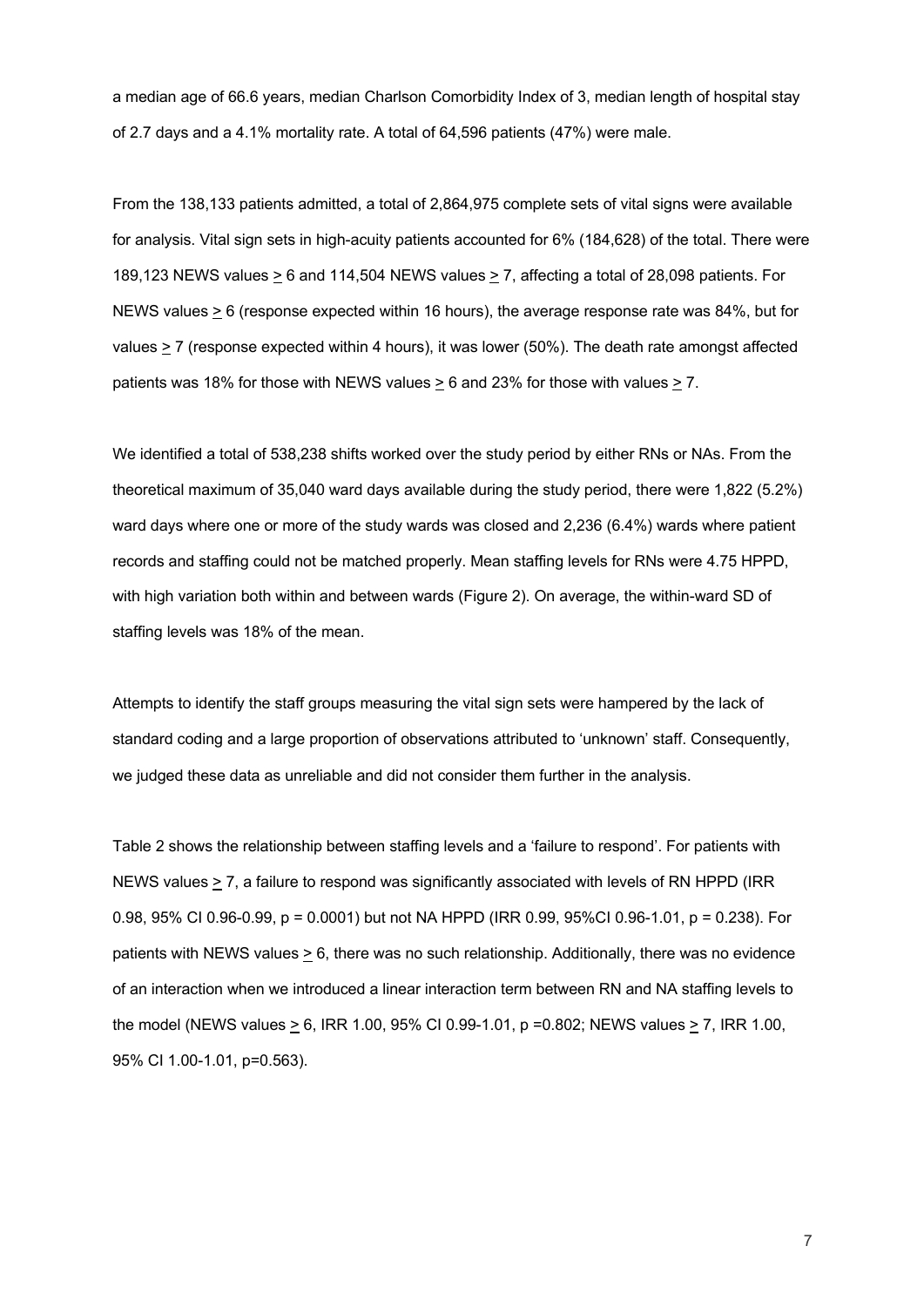## **DISCUSSION**

To our knowledge this is the first study to investigate the relationship between levels of nursing staffing and 'failure to respond' to patients with markedly disordered physiology. The results provide evidence that higher RN staffing was associated with lower levels of 'a failure to respond' for patients with NEWS values > 7. However, no such relationship could be demonstrated for NA staffing, nor for either RN or NA staffing for patients with NEWS values  $\geq 6$ . In addition, there was no evidence of an interaction between registered nurse and health care assistant staffing levels, providing evidence that NA staffing did not act as a substitute for RNs or as a labour complement by increasing the capacity of RN staff to respond.

Major strengths of the study were that it drew upon a large, three-year dataset of routinely collected vital signs observation sets and nurse staffing records, recorded in standard electronic formats that were easily interrogated. In addition, we used a repeatable, composite objective outcome of a 'failure to respond', the components of which were easily retrievable from the hospital's electronic records.

The main limitations of the study are that it is observational, relies on data from a single acute hospital and excluded certain hospital wards (e.g., paediatric, intensive care, maternity). Additionally, the criteria chosen to reflect a 'failure to respond' were pragmatic and not comprehensive. For instance, ward staff may have initiated other activities (e.g., physiotherapy or drugs administration) that represent a timely and appropriate response, but which were not recorded electronically. Further, the *a priori* timescales within which we expected a response (four times the response time identified in the protocol for NEWS values of  $> 7$  and  $> 6$ ) are generous and may not reflect the optimal response timescale for all clinical conditions.<sup>19,20</sup> Additionally, the generous timescales may have contributed to the high response rate of 84% seen in patients with NEWS values > 6, and our inability to show an impact of nurse staffing on 'failure to respond' in this patient group.

There were also limitations in the accuracy in our nurse staffing data because the study hospital did not record internal redeployments. Also, we were unable to measure actual staffing levels against staffing requirements on a shift-by-shift basis, although the ward random effects account for differences in average demand by ward since staffing is planned to reflect patient acuity and dependency. Our multi-level models take into account differences in response rates between and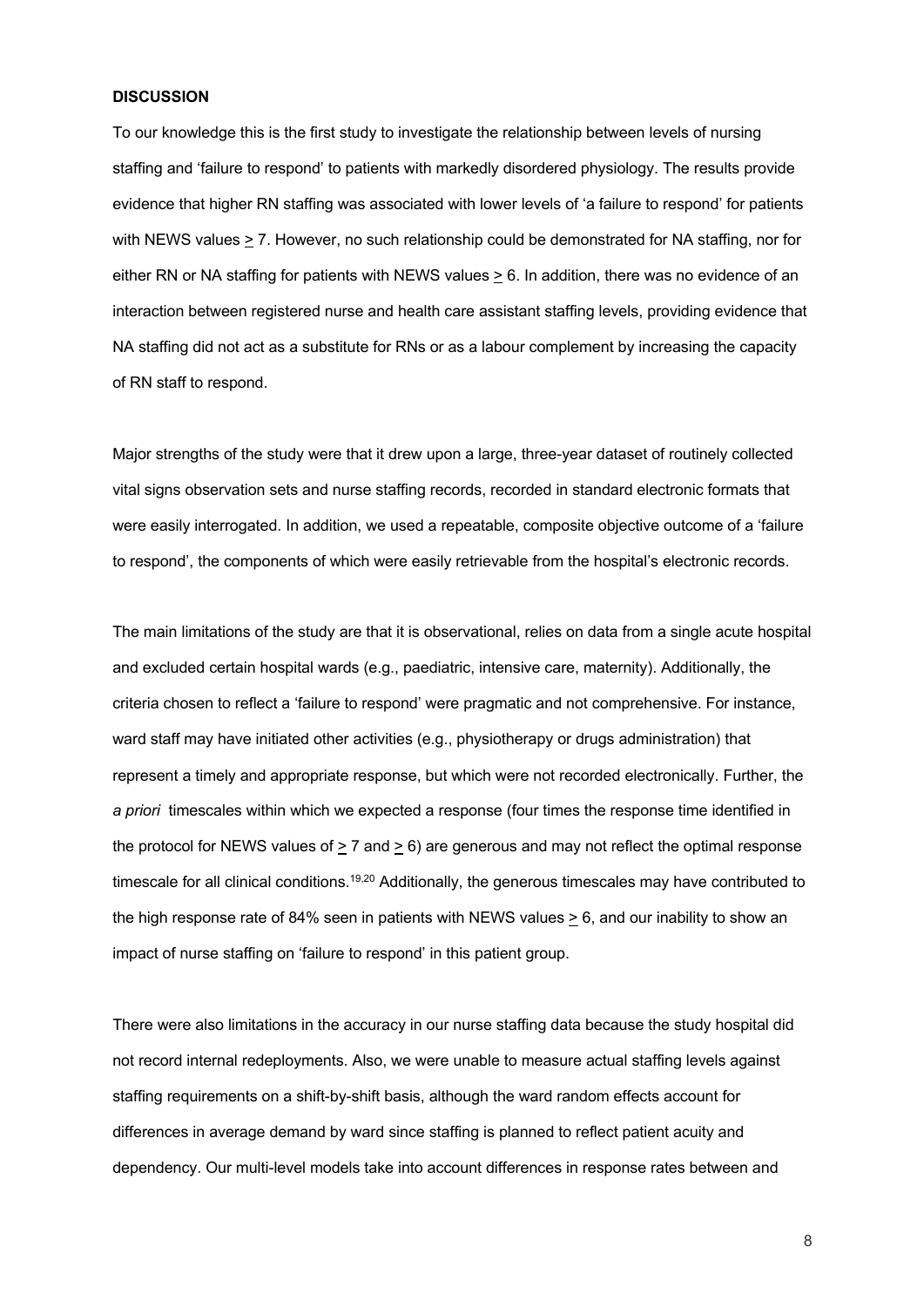within wards. However, they do not readily permit exploration of the nature and causes of differences between wards. Finally, attempts to identify the staff groups measuring vital signs were hampered by the lack of standard coding and a large proportion of observations attributed to 'unknown' staff.

Low RN staffing is associated with reports of missed nursing care in hospitals<sup>8,9,21</sup> and an increased risk of patient death during a hospital admission,<sup>22</sup> yet it is far from proven that low RN staffing leads to an increased risk of death *because* nursing work is delayed or left incomplete. Recently, our group has focused on a single distinct, but extremely common, aspect of nurse clinical activity – the monitoring of patients' vital signs and the response to demonstrable vital sign abnormalities. Earlier research has shown that the adherence to a hospital's vital signs monitoring protocol appears to be sensitive to levels of RN and NA staffing, although the effects are small.<sup>23</sup> The results of the current study demonstrate that, at least for patients with the greatest physiological disturbance, there is also a significant relationship between a failure to respond and levels of RN staffing, although not for that of NAs. Whilst these findings do not prove a causal relationship, failure to respond due to inadequate nurse staffing does offer a possible credible explanation for the increasingly reported association between low RN staffing and an increased risk of patient death during a hospital admission.

The finding in patients with NEWS values  $\geq 7$  of a significant relationship between levels of RN staffing and a failure to respond that was not present for levels of NA staffing is intuitive. In the face of RN staffing shortages NAs are increasingly employed to support RNs to undertake some tasks that would otherwise be undertaken by RNs, including taking vital signs.<sup>24</sup> However, NAs are unlikely to possess the necessary interpretation and decision-making skills to initiate or make the necessary clinical response to patient deterioration without reference to RNs, <sup>25</sup> and this is supported by the fact that NA staffing did not appear to substitute for RN staffing when considering responses to patient deterioration. This underlines the importance of ensuring the presence of an appropriate number of RN on general wards. We were unable to show a relationship between a failure to respond and levels of either RN or NA for patients with NEWS values > 6.

Future research should aim to replicate this study, mitigate its limitations and validate its findings. Ideally this should be undertaken as part of a multicentre study, although this is likely to pose difficulties due to different practices of recording vital signs and nurse staffing in different centres.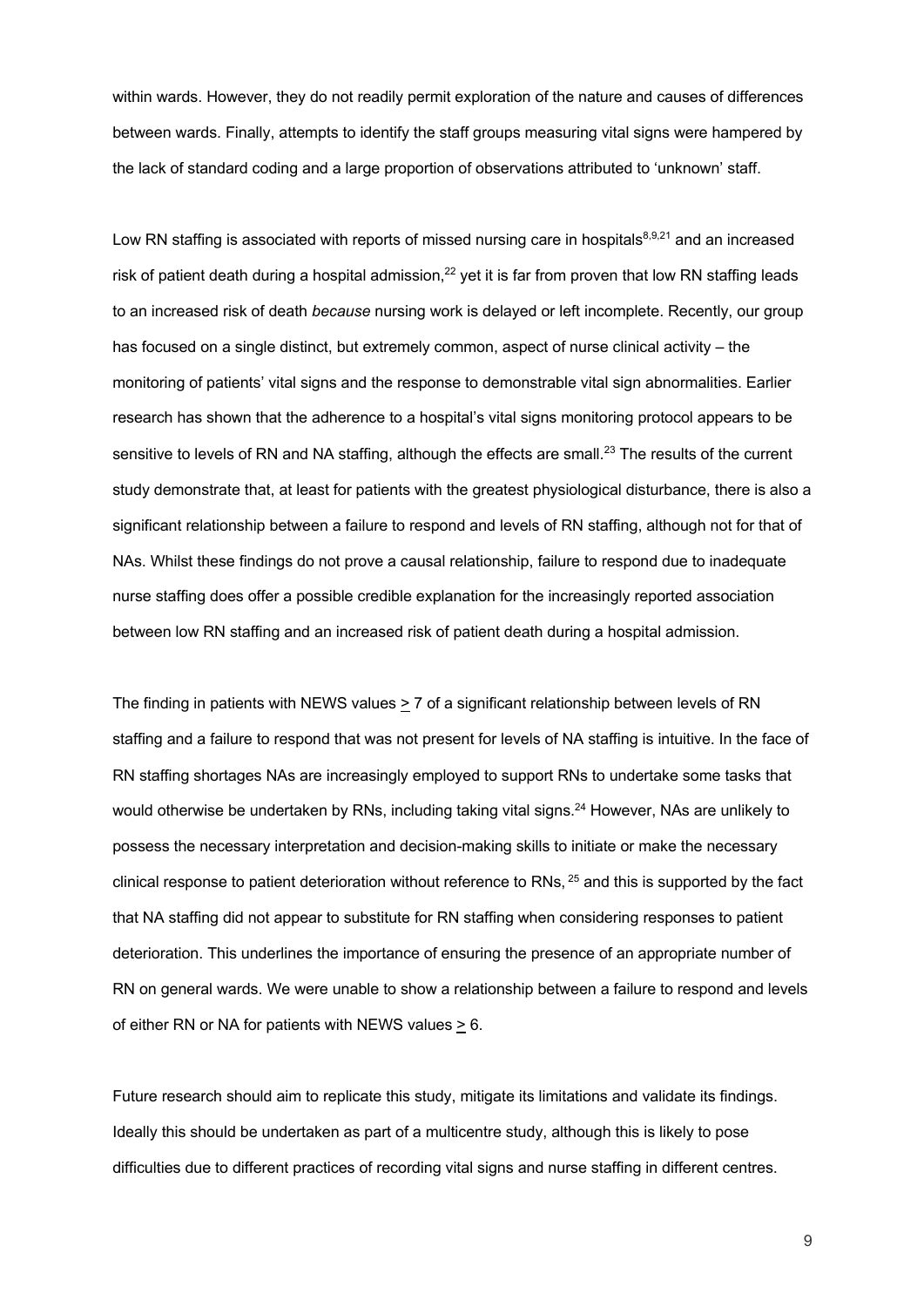Consideration should also be given to shortening the response timescales studied to better reflect clinical urgency. In addition, additional components should be added to the composite outcome of 'failure to respond', e.g., in-hospital cardiac arrest, treatment limitation, administered drug therapy. More evidence is also required to validate approaches to setting staffing levels, the safe and effective use of NAs within the nursing team, and the economic benefits (e.g., cost per QALY) of increasing staffing on improving ward responses to patient deterioration.

#### **CONCLUSIONS**

This is the first study to demonstrate an association between nurse staffing levels and an objective measure of complete and timely care in relation to monitoring patients' vital signs, a key mechanism hypothesised to explain the link between low nurse staffing and adverse clinical outcomes. Registered nurse staffing levels appear to influence the rates of 'failure to respond' for the patients with the most abnormal vital signs, whereas HCA staffing levels do not.

## **REFERENCES**

- 1. National Institute for Health and Care Excellence. Acutely ill patients in hospital: recognition of and response to acute illness in adults in hospital. NICE guideline 50, 2007.
- 2. Royal College of Physicians. National Early Warning Score (NEWS): Standardising the assessment of acute illness severity in the NHS. Report of a working party, London: RCP, 2012.
- 3. National Patient Safety Agency. Recognising and responding appropriately to early signs of deterioration in hospitalised patients, 2007.
- 4. Shearer B, Marshal S, Buist MD, et al. What stops hospital clinical staff from following protocols? An analysis of the incidence and factors behind the failure of bedside clinical staff to activate the rapid response system in a multi-campus Australian metropolitan healthcare service. BMJ Qual Saf. 2012;21:569-75.
- 5. Buist M. The rapid response team paradox: Why doesn't anyone call for help? Crit Care Med. 2008;36:634-5.
- 6. Kitto S, Marshall SD, McMillan SE, et al. Rapid response systems and collective (in)competence: An exploratory analysis of intraprofessional and interprofessional activation factors. J Interprof Care 2015;29:340-6.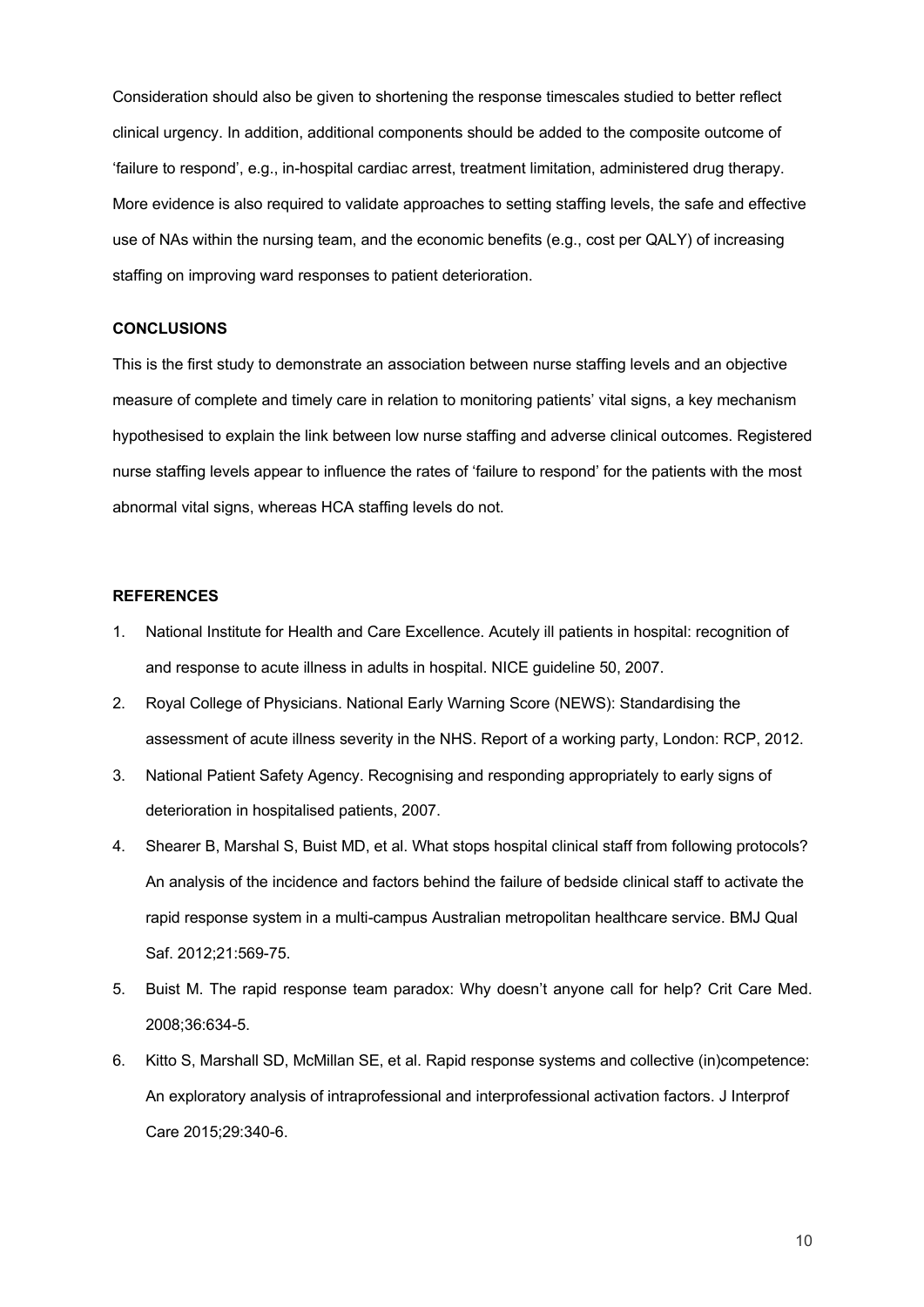- 7. van Leijen-Zeelenberg JE, van Raak AJA, Duimel-Peeters IGP, Kroese MEAL, Brink PRG, Vrijhoef HJM. Interprofessional communication failures in acute care chains: How can we identify the causes? J Interprof Care 2015;29:320-30.
- 8. Griffiths P, Recio-Saucedo A, Dall'Ora C, et al. The association between nurse staffing and omissions in nursing care: a systematic review. J Adv Nurs 2018;74:1474-87.
- 9. Griffiths P, Ball J, Drennan J, et al. Nurse staffing and patient outcomes: strengths and limitations of the evidence to inform policy and practice. A review and discussion paper based on evidence reviewed for the National Institute for Health And Care Excellence safe staffing Guideline development. Int J Nurs Stud 2016;63:213-5.
- 10. Kalisch BJ, Landstrom GL, Hinshaw AS. Missed nursing care: a concept analysis. J Adv Nurs 2009;65:1509-17.
- 11. Schubert M, Glass TR, Clarke SP, et al. Validation of the Basel extent of rationing of nursing care instrument. Nurs Res 2007;56:416-24.
- 12. Endacott R, Kidd T, Chaboyer W, Edington J. Recognition and communication of patient deterioration in a regional hospital: a multimethods study. Aust Crit Care 2007;20:100-5.
- 13. Purling A, King L. A literature review: graduate nurses' preparedness for recognising and responding to the deteriorating patient. J Clin Nurs, 21, 3451-65.
- 14. Smith DJ, Aitken LM Use of a single parameter track and trigger chart and the perceived barriers and facilitators to escalation of a deteriorating ward patient: a mixed methods study. J Clin Nurs. 2016;25:175-85.
- 15. Griffiths P, Ball J, Bloor K, et al. "Nurse staffing levels, missed vital signs and mortality in hospitals: retrospective longitudinal observational study." Health Serv Deliv Res 2018; 6(38).
- 16. Smith GB, Prytherch DR, Schmidt P, et al. Hospital-Wide physiological surveillance-a new approach to the early identification and management of the sick patient. Resuscitation 2006;71:19–28.
- 17. R Core Team. R: a language and environment for statistical computing, 2017.
- 18. Rigby RA, Stasinopoulos DM. Generalized additive models for location, scale and shape. Appl. Statist. 2005;54:507-554.
- 19. Morris A, Owen HM, Jones K, Hartin J, Welch J, Subbe CP. Objective patient-related outcomes of rapid-response systems — a pilot study to demonstrate feasibility in two hospitals. Crit Care Resusc 2013;15:33-9.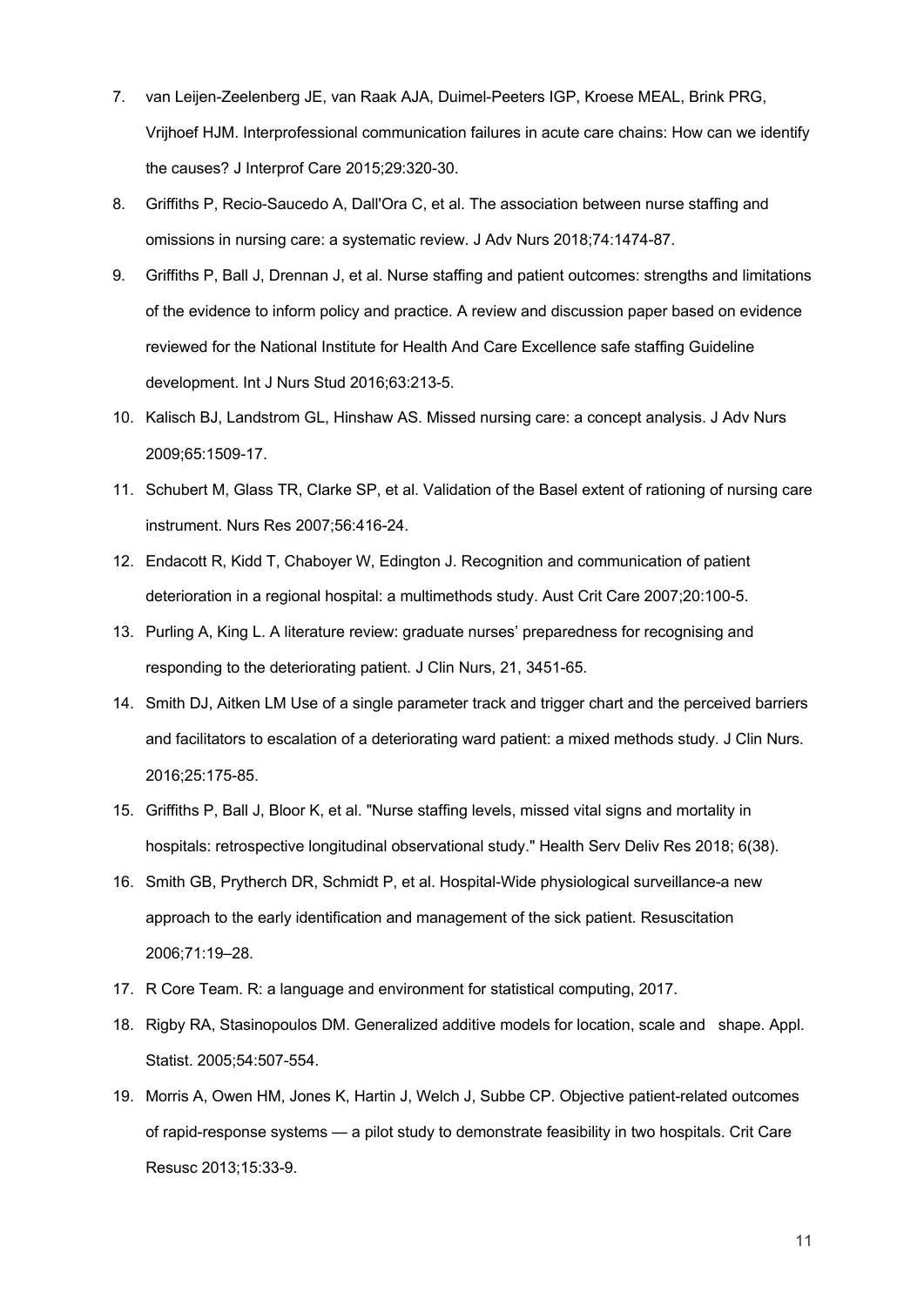- 20. Chen J, Bellomo R, Flabouris A, Hillman K, Assareh H, Ou L. Delayed Emergency Team Calls and Associated Hospital Mortality: A Multicenter Study. Crit Care Med.2015;43:2059-65.
- 21. Recio-Saucedo A, Dall'Ora C, Maruotti A, et al. What impact does nursing care left undone have on patient outcomes? Review of the literature. J Clin Nurs. 2018;27:2248-59.
- 22. Griffiths P, Maruotti A, Recio-Saucedo A, et al, on behalf of the Missed Care Study Group. Nurse staffing, nursing assistants and hospital mortality: retrospective longitudinal cohort study. BMJ Qual Saf 2018;28:609-17.
- 23. Redfern O, Griffiths P, Maruotti A, Recio-Saucedo A, Smith GB, on behalf of the Missed Care Study Group. The association between nurse staffing levels and the timeliness of vital signs monitoring: a retrospective observational study. BMJ Open 2019;9:e032157
- 24. Duffield C, Twigg D, Pugh JD, Evans G, Dimitrelis S, Roche MA. The Use of Unregulated Staff: Time for Regulation? Policy Polit Nurs Pract 2014;15:41-8.
- 25. Mok WQ, Wang W, Liaw SY. Vital signs monitoring to detect patient deterioration: an integrative literature review. Int J Nurs Pract 2015;21:91-8.

## **LEGENDS to FIGURES**

**Figure 1:** National Early Warning Score (NEWS). Reproduced from: Royal College of Physicians. National Early Warning Score (NEWS): Standardising the assessment of acute illness severity in the NHS. Report of a working party. London: RCP, 2012.

**Figure 2: Mean Registered Nurse staffing per ward**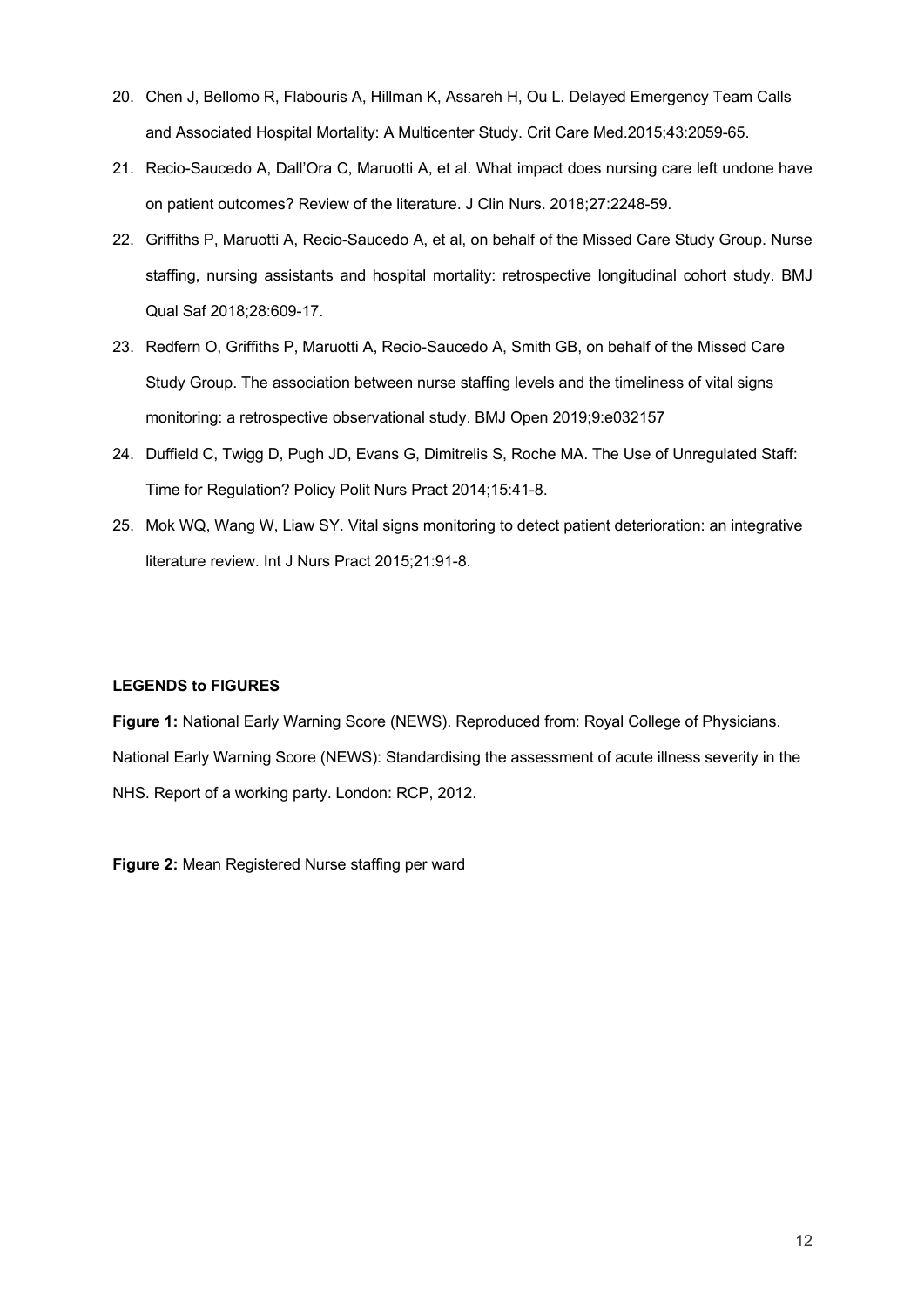## **DECLARATION OF CONFLICTS OF INTEREST**

The following potential conflicts of interest are declared by the authors and the other members of the Missed Care Study team. Paul Meredit, Nicky Sinden and Paul Schmidt are employees of Portsmouth Hospitals NHS Trust (PHT), which had a royalty agreement with The Learning Clinic (TLC) to pay for the use of PHT intellectual property within the Vitalpac product, which expired during the course of this study. David Prytherch and Gary Smith are former employees of PHT. Paul Schmidt, and the wives of David Prytherch and Gary Smith, held shares in TLC until 2015. Jim Brigg's research has previously received funding from TLC through a Knowledge Transfer Partnership. Peter Griffiths was an unpaid member of the advisory group for NHS Improvement's work developing improvement resources for safe staffing in adult inpatient wards.

## **ACKNOWLEDGEMENTS**

All authors have made substantial contributions to all of the following: (1) the conception and design of the study, or acquisition of data, or analysis and interpretation of data, (2) drafting the article or revising it critically for important intellectual content, (3) final approval of the version to be submitted. The following members of the Missed Care Study team contributed to acquiring funding and the preparation of the report of the project on which this paper is based: Jane Ball (Professorial Research Fellow): contributed to the design of the study, acquisition of funding and interpretation of data; commented on drafts and made significant revisions to the report. Karen Bloor (Professor of Health Economics and Policy): contributed to the design of the economic aspects of the study and interpretation of all data; commented on drafts and made significant revisions to the final report. Dankmar Böhning (Professor, Medical Statistics): contributed to the design of the study, statistical analysis plan and interpretation of data; supervised statistical analysis, commented on the drafts leading to significant revisions to the final report. Anya De Iongh (Independent PPI Representative): contributed to the design of the study and interpretation of data; contributed to the design of stakeholder engagement to inform the economic modelling; commented on the drafts and drafted the lay summary. Chiara Dall'Ora (Research Associate, Nursing): contributed to the acquisition of workforce data and ward profiles; contributed to the analysis and interpretation of data; commented on drafts and made significant revisions to the report. Jeremy Jones (Principal Research Fellow): contributed to the design of the economic aspects of the study and interpretation of the economic analysis; commented on the drafts leading to revisions of the final report. Caroline Kovacs (Research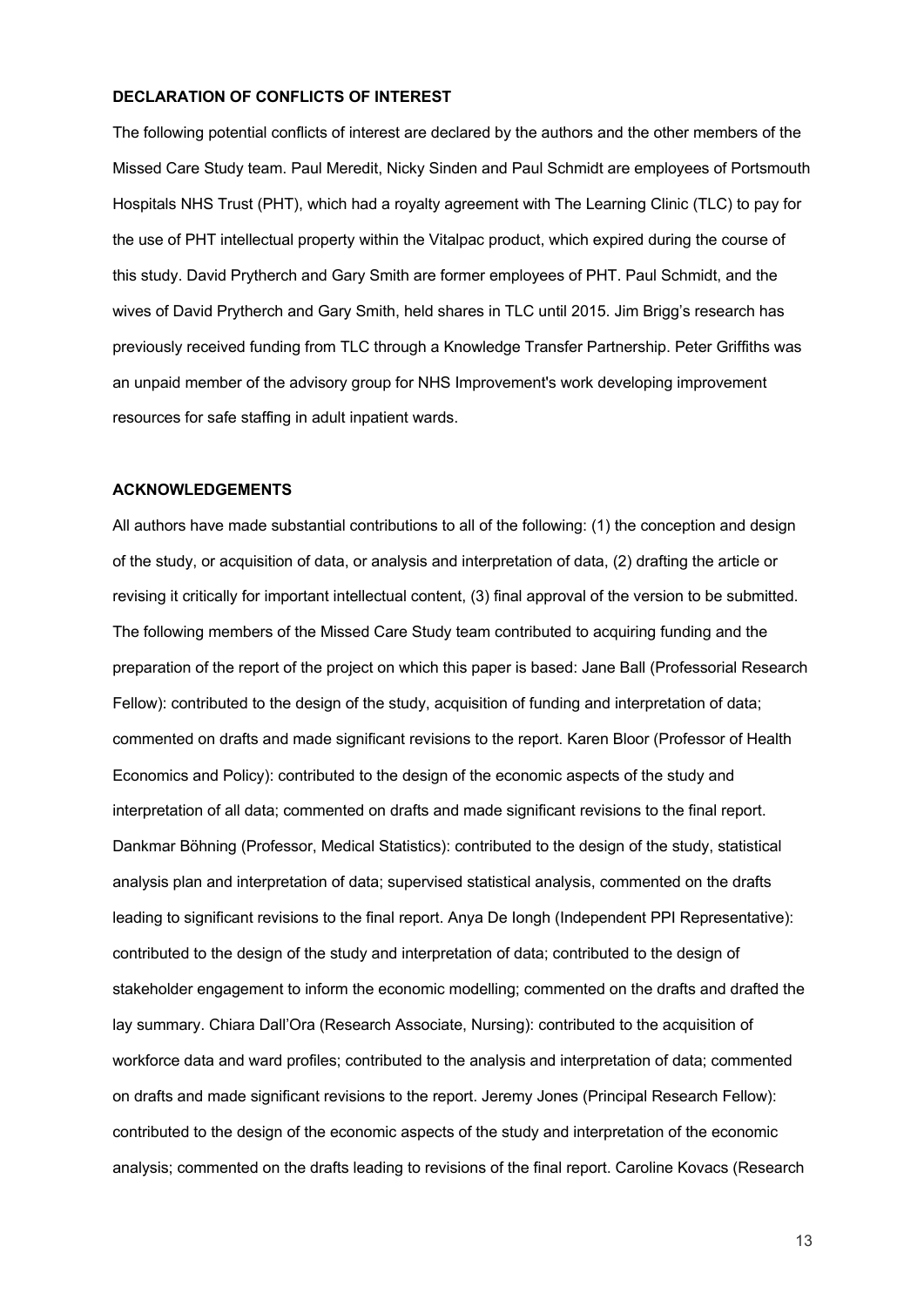Associate, Health Informatics): contributed to the acquisition of data and drafting sections of the report relating to the use of routine data; commented on the drafts leading to revisions of the final report. Paul Meredith (Data Manager, Healthcare Research): contributed to the design of the study and led on the extraction of data from Trust systems; contributed to the interpretation of data; commented on the drafts leading to revisions of the final report. David Prytherch (Professor, Health Informatics): contributed to the design of the study and analysis/interpretation of data; commented on the drafts leading to revisions of the final report. Paul Schmidt (Consultant in Acute Medicine): contributed to the design of the study, acquisition of funding and interpretation of data; commented on drafts and made significant revisions to the report. Nicky Sinden (Lead Nurse for Workforce): contributed to the design of the study and acquisition of workforce data; commented on the drafts and made significant revisions to the final report.

## **FUNDING**

This project of which this study formed a part was funded by the NIHR Health Services and Delivery Research Programme (HS&DR 13/114/17). The relevant report of the project was published in full in the Health Services and Delivery Research journal and is available at https://doi.org/10.3310/hsdr06380.

## **DISCLAIMER**

The views expressed are those of the authors and not necessarily those of the NHS, the NIHR or the Department of Health and Social Care.

## **DATA SHARING STATEMENT**

The data sharing agreement we have with the host Trust means that we are unable to share data with third parties.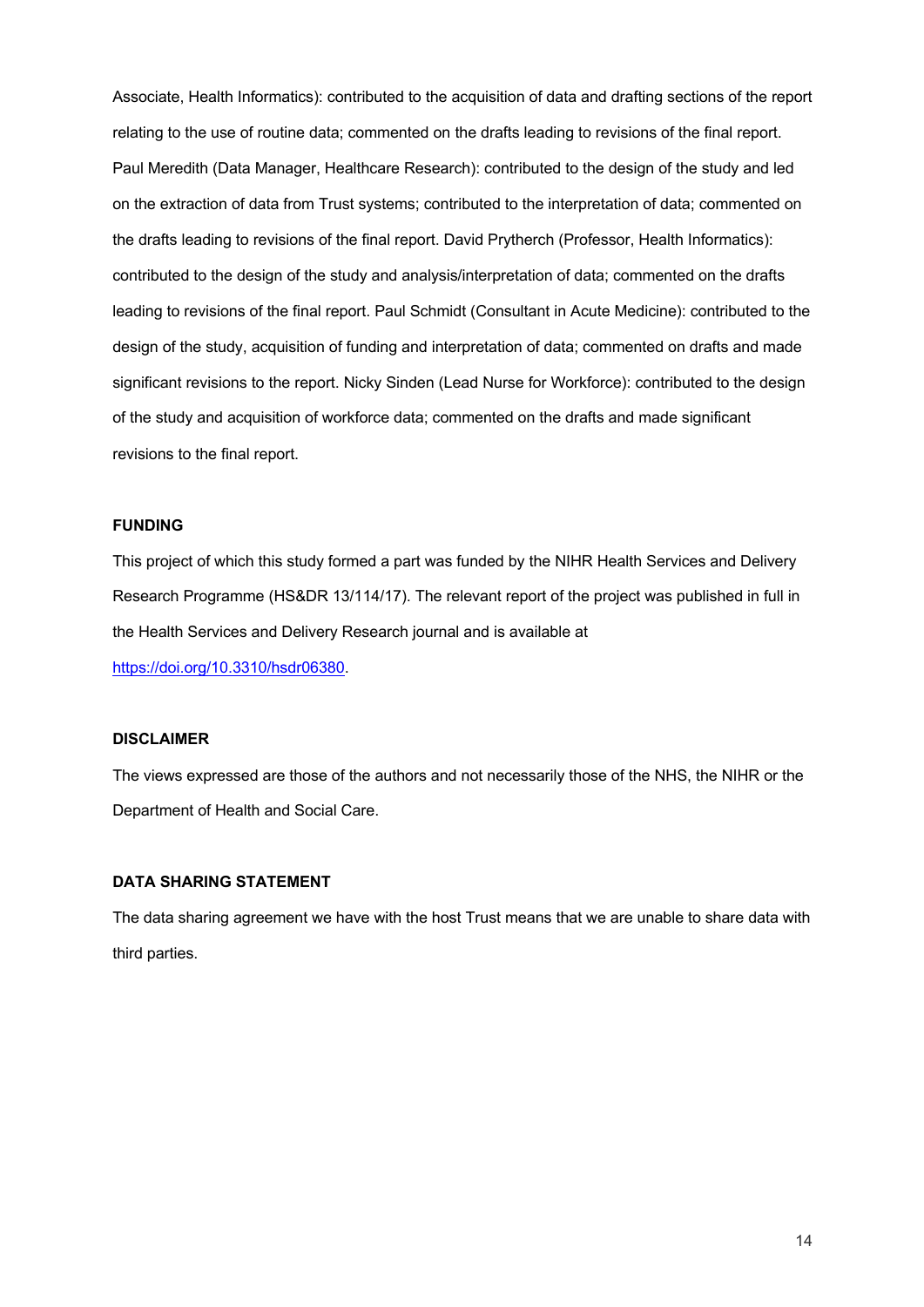**Table 1: Trust escalation and observation schedule policy (summary).** 

| <b>NEWS value</b>                                                                                                                              | <b>Risk</b> | Max interval between         | <b>Nurse Actions</b>                                                            | <b>Doctor Actions</b>                                                          |  |
|------------------------------------------------------------------------------------------------------------------------------------------------|-------------|------------------------------|---------------------------------------------------------------------------------|--------------------------------------------------------------------------------|--|
|                                                                                                                                                | category    | observations                 |                                                                                 |                                                                                |  |
| $0 - 1$                                                                                                                                        | Low         | 6 h / 12 h if stable for 6 h | None specified – observations as per schedule                                   |                                                                                |  |
| 2                                                                                                                                              | Low         | 6 h                          | None specified – observations as per schedule                                   |                                                                                |  |
| $3-5$                                                                                                                                          | Medium      | 4 h                          | Inform nurse in charge                                                          |                                                                                |  |
| <6, but with one or more<br>individual triggers                                                                                                | High        | 4 h                          | Registered nurse to inform doctor (FY2 / SHO)                                   | See patient within 2 hours                                                     |  |
| 6                                                                                                                                              | <b>High</b> | 4 h                          | Registered nurse to inform doctor (FY2 / SHO)                                   | See patient within 2 hours                                                     |  |
| 7-8                                                                                                                                            | High        | 1 h                          | Registered nurse to inform doctor (FY2 / SHO)<br>Consider continuous monitoring | See patient within 30 minutes<br>Call SpR / outreach (after 8.30<br>SpR / ICU) |  |
| $9+$                                                                                                                                           | Critical    | 30 min                       | Registered nurse to inform doctor (SpR)<br>Consider continuous monitoring       | See patient within 15 minutes<br>Call SpR / outreach (after 8.30<br>SpR / ICU) |  |
| <b>NEWS = National Early Warning Score</b><br>SpR = Specialist Registrar<br>ICU = Intensive Care Unit<br>SHO or FY2 = Foundation Year 2 doctor |             |                              |                                                                                 |                                                                                |  |

*Extreme values on any one parameter may trigger a higher level of escalation than otherwise indicated*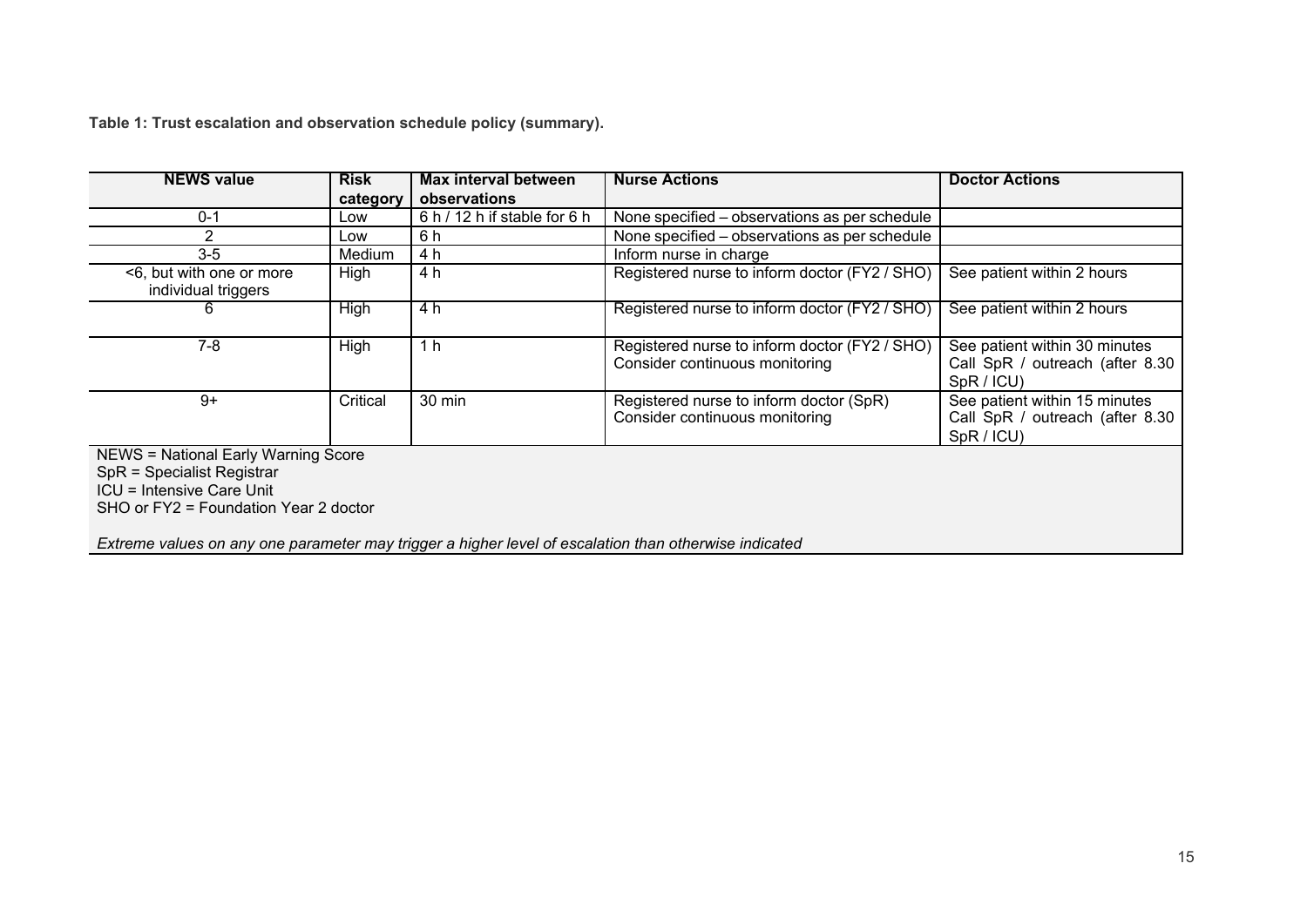| <b>Trigger event</b>        | NEWS $\geq 6$         |            |        |                       | NEWS $\geq 7$ |            |        |      |
|-----------------------------|-----------------------|------------|--------|-----------------------|---------------|------------|--------|------|
|                             | p                     | <b>IRR</b> | 95% CI |                       | р             | <b>IRR</b> | 95% CI |      |
| RN HPPD                     | 0.614                 | 0.99       | 0.96   | 1.02                  | 0.001         | 0.98       | 0.96   | 0.99 |
| <b>NA HPPD</b>              | 0.686                 | 0.99       | 0.93   | 1.05                  | 0.238         | 0.99       | 0.96   | 1.01 |
| Admissions per<br><b>RN</b> | 0.190                 | 0.99       | 0.97   | 1.01                  | 0.145         | 1.00       | 0.99   | 1.00 |
| Proportion unwell           | < 0.001               | 4.29       | 3.67   | 5.02                  | < 0.001       | 1.26       | 1.20   | 1.33 |
| RN*NA                       | 0.802                 | 1.00       | 0.99   | 1.01                  | 0.563         | 1.00       | 1.00   | 1.01 |
|                             | AIC: 57946 BIC: 58249 |            |        | AIC: 62886 BIC: 63185 |               |            |        |      |

Table 2: Mixed-effects binomial regression: association between staffing and failure to respond for NEWS values of  $\geq 6$  or  $\geq 7$ 

NEWS = National Early Warning Score

RN\*NA - inclusion of a linear interaction term between RN and NA staffing levels

All models were controlled for ward (random effects), proportion of patients on the ward who were 'unwell' (NEWS of ≥ 3) and admissions per RN.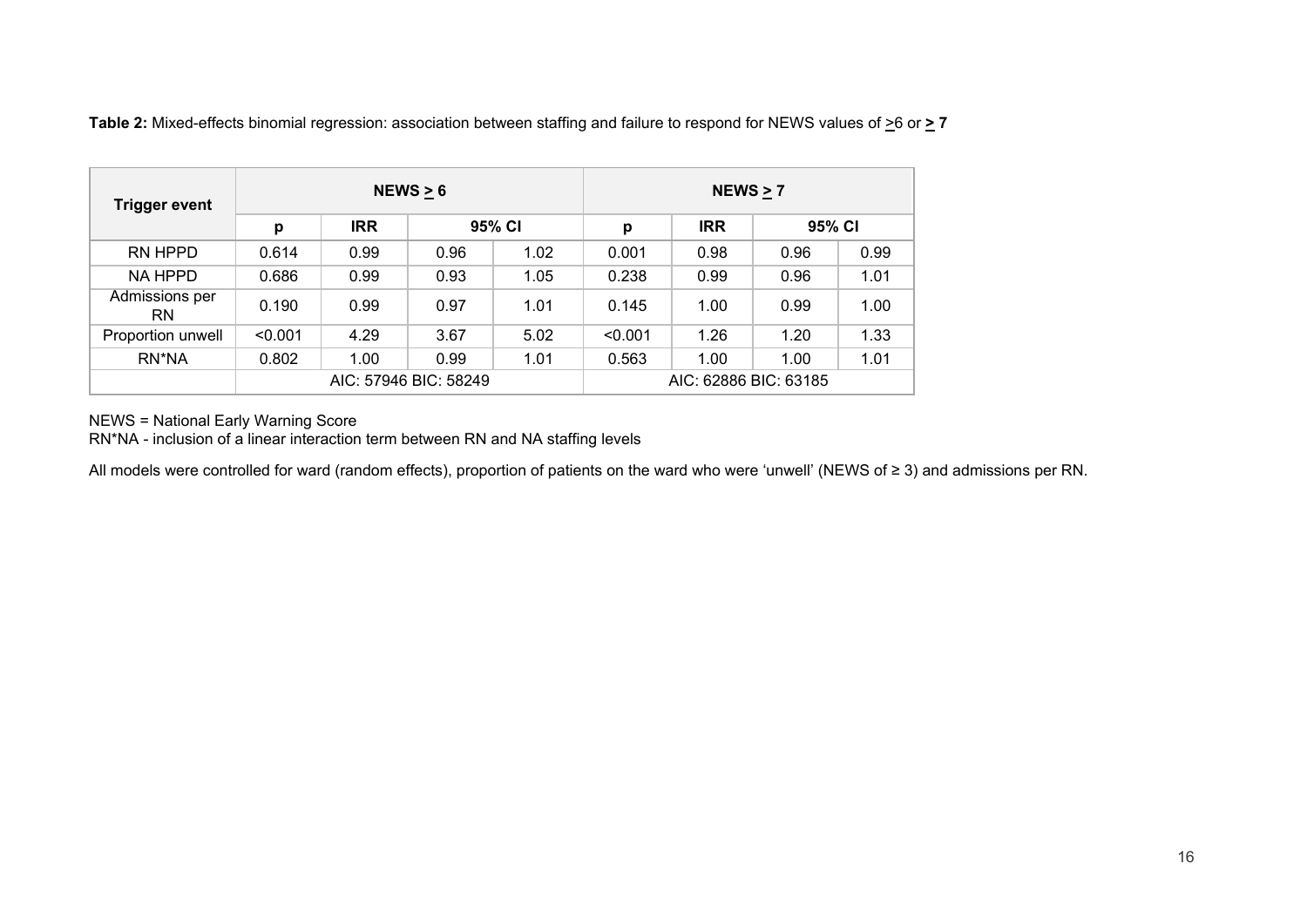| <b>PHYSIOLOGICAL</b><br><b>PARAMETERS</b> | $\overline{3}$ | $\overline{2}$ | $\overline{\mathbf{1}}$ | $\boldsymbol{0}$ | $\overline{\mathbf{1}}$ | $\overline{2}$ | $3\overline{3}$ |
|-------------------------------------------|----------------|----------------|-------------------------|------------------|-------------------------|----------------|-----------------|
| <b>Respiration Rate</b>                   | $\leq 8$       |                | $9 - 11$                | $12 - 20$        |                         | $21 - 24$      | $\geq 25$       |
| Oxygen<br><b>Saturations</b>              | $\leq 91$      | $92 - 93$      | $94 - 95$               | $\geq 96$        |                         |                |                 |
| Any Supplemental<br>Oxygen                |                | Yes            |                         | <b>No</b>        |                         |                |                 |
| Temperature                               | $≤35.0$        |                | $35.1 - 36.0$           | $36.1 - 38.0$    | $38.1 - 39.0$           | ≥39.1          |                 |
| <b>Systolic BP</b>                        | $≤90$          | $91 - 100$     | $101 - 110$             | $111 - 219$      |                         |                | $\geq$ 220      |
| <b>Heart Rate</b>                         | $\leq 40$      |                | $41 - 50$               | $51 - 90$        | $91 - 110$              | $111 - 130$    | $\geq 131$      |
| Level of<br>Consciousness                 |                |                |                         | $\mathsf{A}$     |                         |                | V, P, or U      |

# **National Early Warning Score (NEWS)\***

\*The NEWS initiative flowed from the Royal College of Physicians NEWS Development and Implementation Group (NEWSDIG) report, and was jointly developed and funded in collaboration with the<br>The NEWS initiative flower of Phys

© Royal College of Physicians 2012